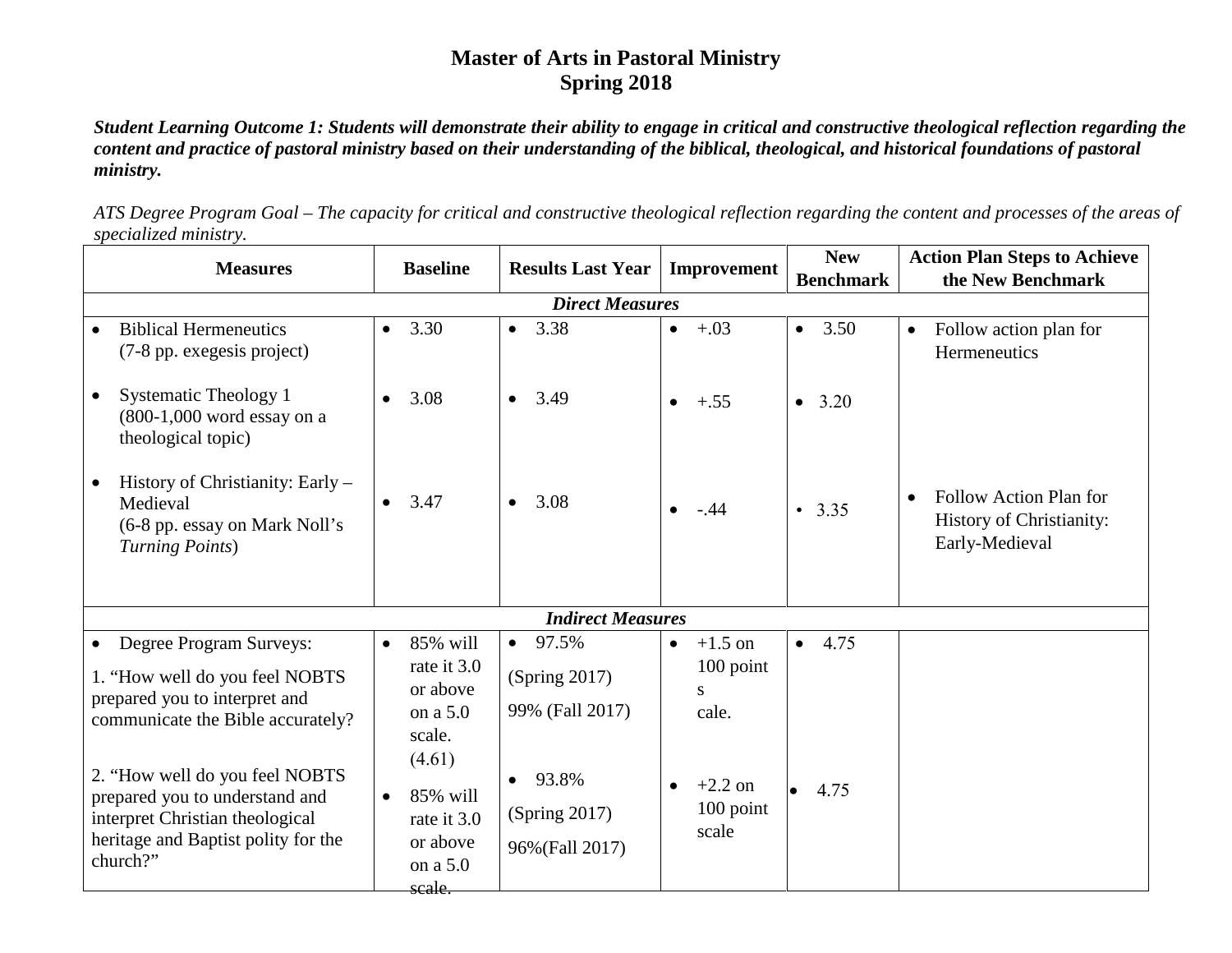## *Student Learning Outcome 2: Students will demonstrate improved skills in evangelism, preaching, worship, leadership, and pastoral care.*

| <b>Measures</b>                                                                                                                                                                                                                                                                                                                                                                                                                                       | <b>Baseline</b>                                                                                                                                                                                                    | <b>Results Last</b><br>Year                                                                             | Improvement              | <b>New</b><br><b>Benchmark</b> | <b>Action Plan Steps to Achieve</b><br>the New Benchmark |  |  |
|-------------------------------------------------------------------------------------------------------------------------------------------------------------------------------------------------------------------------------------------------------------------------------------------------------------------------------------------------------------------------------------------------------------------------------------------------------|--------------------------------------------------------------------------------------------------------------------------------------------------------------------------------------------------------------------|---------------------------------------------------------------------------------------------------------|--------------------------|--------------------------------|----------------------------------------------------------|--|--|
| <b>Direct Measures</b>                                                                                                                                                                                                                                                                                                                                                                                                                                |                                                                                                                                                                                                                    |                                                                                                         |                          |                                |                                                          |  |  |
| Preaching Practicum<br>(4.0 assessment rubric of<br>student preaching a NT<br>sermon)                                                                                                                                                                                                                                                                                                                                                                 | 3.1<br>$\bullet$                                                                                                                                                                                                   | 3.12<br>$\bullet$                                                                                       | $+ .02$<br>$\bullet$     | 3.15<br>$\bullet$              |                                                          |  |  |
| Worship Leadership<br>$\bullet$<br>(4.0 assessment of select<br>questions on final exam)                                                                                                                                                                                                                                                                                                                                                              | 3.5<br>$\bullet$                                                                                                                                                                                                   | 3.49<br>$\bullet$                                                                                       | $-.01$<br>$\bullet$      | 3.5<br>$\bullet$               |                                                          |  |  |
| Pastoral Ministry<br>$\bullet$<br>(4.0 assessment of select<br>questions on final exam)                                                                                                                                                                                                                                                                                                                                                               | $\bullet$<br>3.5                                                                                                                                                                                                   | 3.8<br>$\bullet$                                                                                        | $+ .3$<br>$\bullet$      | 3.6<br>$\bullet$               |                                                          |  |  |
|                                                                                                                                                                                                                                                                                                                                                                                                                                                       |                                                                                                                                                                                                                    |                                                                                                         | <b>Indirect Measures</b> |                                |                                                          |  |  |
| • Graduate Student Surveys:<br>"How well do you feel NOBTS<br>prepared you to stimulate church<br>health through mobilizing the<br>church for missions, evangelism,<br>discipleship, and church<br>growth?"<br>"How well do you feel NOBTS<br>prepared you to facilitate worship<br>effectively?"<br>"How well do you feel NOBTS<br>prepared you to perform pastoral<br>care effectively with skills in<br>communication and conflict<br>management?" | 85% will<br>$\bullet$<br>rate it 3.0<br>or above<br>on a 5.0<br>scale.<br>(4.6)<br>85% will<br>rate it 3.0<br>or above<br>on a 5.0<br>scale.<br>(4.6)<br>85% will<br>rate it 3.0<br>or above<br>on a 5.0<br>scale. | $• 97\%$<br>(4.85)<br>(Fall 2017)<br>84%<br>$\bullet$<br>(Fall 2017)<br>94%<br>$\bullet$<br>(Fall 2017) | $-+0.25$                 | • 4.7<br>4.6<br>4.7            |                                                          |  |  |
| <b>Preaching Practicum Student</b>                                                                                                                                                                                                                                                                                                                                                                                                                    | (4.6)<br>$\mathbf{0}$                                                                                                                                                                                              |                                                                                                         |                          |                                |                                                          |  |  |

*ATS Degree Program Goal – Skill in the design, implementation, and assessment of ministry in these specialized areas.*